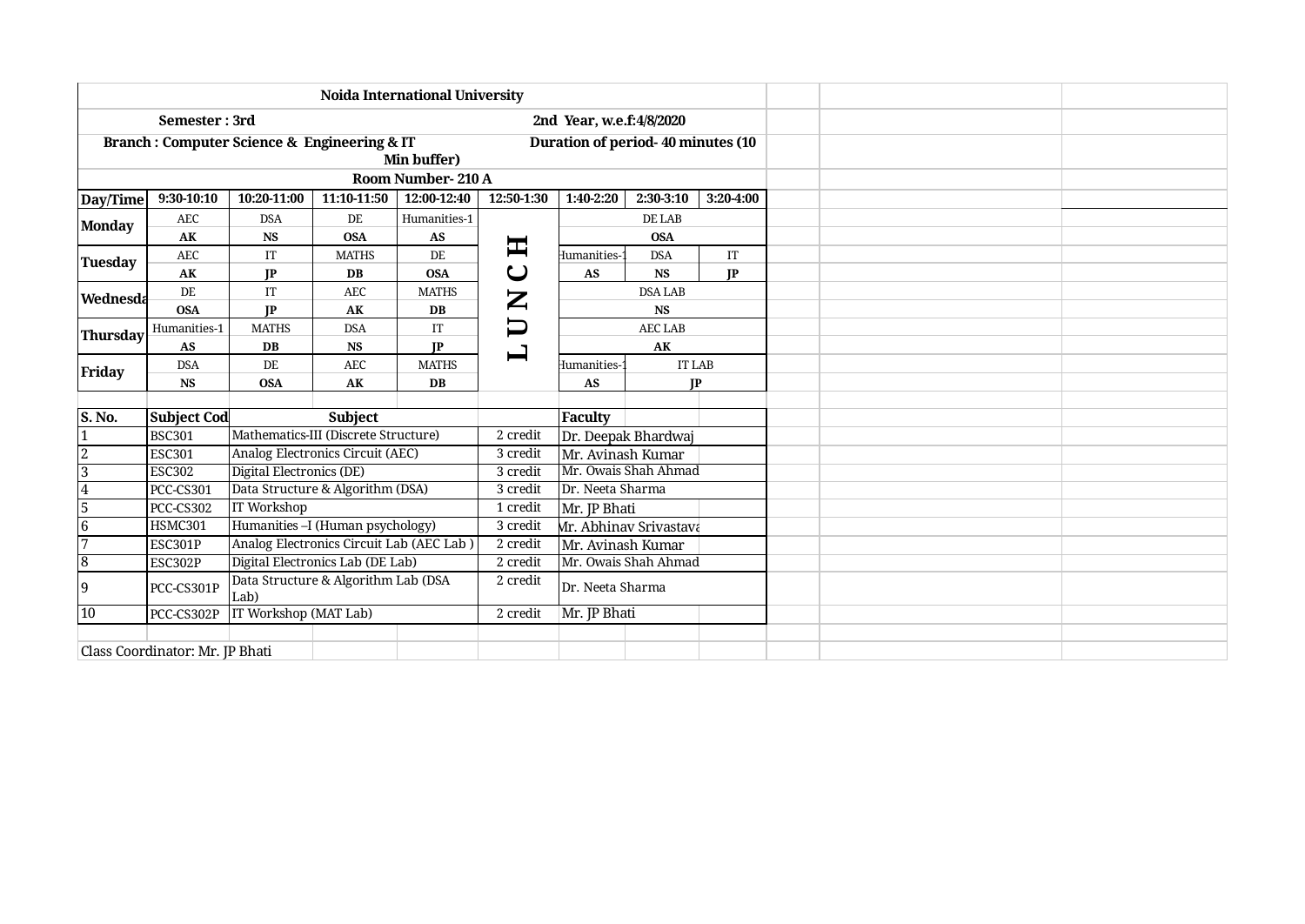|                |                                 | <b>Noida International University</b>                      |                                      |                        |                                                                                                                                                                                                                                                                                                                                                                                                                                                     |                                                                                                                                                                                                                                                                                                                                                                                                  |            |                     |  |  |
|----------------|---------------------------------|------------------------------------------------------------|--------------------------------------|------------------------|-----------------------------------------------------------------------------------------------------------------------------------------------------------------------------------------------------------------------------------------------------------------------------------------------------------------------------------------------------------------------------------------------------------------------------------------------------|--------------------------------------------------------------------------------------------------------------------------------------------------------------------------------------------------------------------------------------------------------------------------------------------------------------------------------------------------------------------------------------------------|------------|---------------------|--|--|
|                | Semester: 3rd                   |                                                            |                                      |                        |                                                                                                                                                                                                                                                                                                                                                                                                                                                     |                                                                                                                                                                                                                                                                                                                                                                                                  |            |                     |  |  |
|                |                                 | <b>Branch: Computer Science &amp; Engineering &amp; IT</b> |                                      | Min buffer)            |                                                                                                                                                                                                                                                                                                                                                                                                                                                     |                                                                                                                                                                                                                                                                                                                                                                                                  |            |                     |  |  |
|                |                                 |                                                            |                                      | Room Number-210 A      |                                                                                                                                                                                                                                                                                                                                                                                                                                                     |                                                                                                                                                                                                                                                                                                                                                                                                  |            |                     |  |  |
| Day/Time       | 9:30-10:10                      | 10:20-11:00                                                | 11:10-11:50                          | 12:00-12:40            | 12:50-1:30                                                                                                                                                                                                                                                                                                                                                                                                                                          | 1:40-2:20<br>2:30-3:10<br>3:20-4:00                                                                                                                                                                                                                                                                                                                                                              |            |                     |  |  |
| <b>Monday</b>  | <b>USP</b>                      | <b>DSA</b>                                                 | DE                                   | Humanities-1           |                                                                                                                                                                                                                                                                                                                                                                                                                                                     | DE LAB                                                                                                                                                                                                                                                                                                                                                                                           |            |                     |  |  |
|                | $\ensuremath{\text{NF}}$        | $\mathbf{N}\mathbf{S}$                                     | <b>OSA</b>                           | $\bf{AS}$              | 耳                                                                                                                                                                                                                                                                                                                                                                                                                                                   | <b>OSA</b>                                                                                                                                                                                                                                                                                                                                                                                       |            |                     |  |  |
| Tuesday        | <b>USP</b>                      | IT                                                         | <b>MATHS</b>                         | DE                     |                                                                                                                                                                                                                                                                                                                                                                                                                                                     | Humanities-                                                                                                                                                                                                                                                                                                                                                                                      | <b>DSA</b> | $\operatorname{IT}$ |  |  |
|                | NF                              | IP                                                         | $DB$                                 | <b>OSA</b>             | $\mathbf C$                                                                                                                                                                                                                                                                                                                                                                                                                                         | AS                                                                                                                                                                                                                                                                                                                                                                                               | <b>NS</b>  | IP                  |  |  |
| Wednesda       | DE                              | IT                                                         | <b>USP</b>                           | <b>MATHS</b>           | $\mathbf{Z}% _{T}=\mathbf{Z}_{T}\!\left( a,b\right) ,\ \mathbf{Z}_{T}=\mathbf{Z}_{T} \!\left( a,b\right) ,\ \mathbf{Z}_{T}=\mathbf{Z}_{T}% \!\left( a,b\right) ,\ \mathbf{Z}_{T}=\mathbf{Z}_{T} \!\left( a,b\right) ,\ \mathbf{Z}_{T}=\mathbf{Z}_{T} \!\left( a,b\right) ,\ \mathbf{Z}_{T}=\mathbf{Z}_{T} \!\left( a,b\right) ,\ \mathbf{Z}_{T}=\mathbf{Z}_{T} \!\left( a,b\right) ,\ \mathbf{Z}_{T}=\mathbf{Z}_{T} \!\left( a,b\right) ,\ \mathbf$ | 2nd Year, w.e.f:4/8/2020<br>Duration of period-40 minutes (10<br><b>DSA LAB</b><br><b>NS</b><br>USP Lab<br>NF<br><b>IT LAB</b><br>Humanities-<br><b>AS</b><br>IP<br><b>Faculty</b><br>Dr. Deepak Bhardwaj<br>Mr. Owais Shah Ahmad<br>Dr. Neeta Sharma<br>Mr. JP Bhati<br>Mr. Abhinav Srivastava<br><b>New Faculty</b><br>Mr. Owais Shah Ahmad<br>Dr. Neeta Sharma<br>Mr. JP Bhati<br>New Faculty |            |                     |  |  |
|                | <b>OSA</b>                      | IP                                                         | $\bf{NF}$                            | DB                     |                                                                                                                                                                                                                                                                                                                                                                                                                                                     |                                                                                                                                                                                                                                                                                                                                                                                                  |            |                     |  |  |
| Thursday       | Humanities-1                    | <b>MATHS</b>                                               | <b>DSA</b>                           | $\rm IT$               | $\bm \Box$                                                                                                                                                                                                                                                                                                                                                                                                                                          |                                                                                                                                                                                                                                                                                                                                                                                                  |            |                     |  |  |
|                | $\boldsymbol{\mathsf{AS}}$      | $\mathbf{D}\mathbf{B}$                                     | $\mathbf{N}\mathbf{S}$               | JP                     | 凵                                                                                                                                                                                                                                                                                                                                                                                                                                                   |                                                                                                                                                                                                                                                                                                                                                                                                  |            |                     |  |  |
| Friday         | <b>DSA</b>                      | DE                                                         | <b>USP</b>                           | <b>MATHS</b>           |                                                                                                                                                                                                                                                                                                                                                                                                                                                     |                                                                                                                                                                                                                                                                                                                                                                                                  |            |                     |  |  |
|                | $\mathbf{N}\mathbf{S}$          | <b>OSA</b>                                                 | $\bf{NF}$                            | $\mathbf{D}\mathbf{B}$ |                                                                                                                                                                                                                                                                                                                                                                                                                                                     |                                                                                                                                                                                                                                                                                                                                                                                                  |            |                     |  |  |
|                |                                 |                                                            |                                      |                        |                                                                                                                                                                                                                                                                                                                                                                                                                                                     |                                                                                                                                                                                                                                                                                                                                                                                                  |            |                     |  |  |
| S. No.         | <b>Subject Cod</b>              |                                                            | Subject                              |                        |                                                                                                                                                                                                                                                                                                                                                                                                                                                     |                                                                                                                                                                                                                                                                                                                                                                                                  |            |                     |  |  |
| $\vert$ 1      | <b>BSC301</b>                   |                                                            | Mathematics-III (Discrete Structure) |                        | 2 credit                                                                                                                                                                                                                                                                                                                                                                                                                                            |                                                                                                                                                                                                                                                                                                                                                                                                  |            |                     |  |  |
| $\overline{2}$ | <b>ESC302</b>                   | Digital Electronics (DE)                                   |                                      |                        | 3 credit                                                                                                                                                                                                                                                                                                                                                                                                                                            |                                                                                                                                                                                                                                                                                                                                                                                                  |            |                     |  |  |
|                |                                 | Data                                                       |                                      |                        | 3 credit                                                                                                                                                                                                                                                                                                                                                                                                                                            |                                                                                                                                                                                                                                                                                                                                                                                                  |            |                     |  |  |
| 3              | PCC-IT301                       | Structure &                                                |                                      |                        |                                                                                                                                                                                                                                                                                                                                                                                                                                                     |                                                                                                                                                                                                                                                                                                                                                                                                  |            |                     |  |  |
|                |                                 | Algorithm                                                  |                                      |                        |                                                                                                                                                                                                                                                                                                                                                                                                                                                     |                                                                                                                                                                                                                                                                                                                                                                                                  |            |                     |  |  |
|                | <b>PCC-IT302</b>                | (DSA)<br><b>IT Workshop</b>                                |                                      |                        | 1 credit                                                                                                                                                                                                                                                                                                                                                                                                                                            |                                                                                                                                                                                                                                                                                                                                                                                                  |            |                     |  |  |
| 4              | <b>HSMC301</b>                  | Humanities                                                 |                                      |                        | 3 credit                                                                                                                                                                                                                                                                                                                                                                                                                                            |                                                                                                                                                                                                                                                                                                                                                                                                  |            |                     |  |  |
| 5              |                                 | -I (Human                                                  |                                      |                        |                                                                                                                                                                                                                                                                                                                                                                                                                                                     |                                                                                                                                                                                                                                                                                                                                                                                                  |            |                     |  |  |
|                |                                 | psychology)                                                |                                      |                        |                                                                                                                                                                                                                                                                                                                                                                                                                                                     |                                                                                                                                                                                                                                                                                                                                                                                                  |            |                     |  |  |
| 6              | <b>PCC-IT303</b>                | Unix and Shell Programming                                 |                                      |                        | 3 credit                                                                                                                                                                                                                                                                                                                                                                                                                                            |                                                                                                                                                                                                                                                                                                                                                                                                  |            |                     |  |  |
| 17             | ESC302P                         | Digital Electronics Lab (DE Lab)                           |                                      |                        | 2 credit                                                                                                                                                                                                                                                                                                                                                                                                                                            |                                                                                                                                                                                                                                                                                                                                                                                                  |            |                     |  |  |
|                |                                 | Data Structure & Algorithm Lab (DSA                        |                                      |                        | 2 credit                                                                                                                                                                                                                                                                                                                                                                                                                                            |                                                                                                                                                                                                                                                                                                                                                                                                  |            |                     |  |  |
| 18             | PCC-IT301P                      | Lab)                                                       |                                      |                        |                                                                                                                                                                                                                                                                                                                                                                                                                                                     |                                                                                                                                                                                                                                                                                                                                                                                                  |            |                     |  |  |
| 19             | PCC-IT302P                      | IT Workshop (MAT Lab)                                      |                                      |                        | 2 credit                                                                                                                                                                                                                                                                                                                                                                                                                                            |                                                                                                                                                                                                                                                                                                                                                                                                  |            |                     |  |  |
| $ 10\rangle$   | PCC-IT303                       | Unix and Shell Programming Lab                             |                                      |                        | 2 credit                                                                                                                                                                                                                                                                                                                                                                                                                                            |                                                                                                                                                                                                                                                                                                                                                                                                  |            |                     |  |  |
|                |                                 |                                                            |                                      |                        |                                                                                                                                                                                                                                                                                                                                                                                                                                                     |                                                                                                                                                                                                                                                                                                                                                                                                  |            |                     |  |  |
|                | Class Coordinator: Mr. JP Bhati |                                                            |                                      |                        |                                                                                                                                                                                                                                                                                                                                                                                                                                                     |                                                                                                                                                                                                                                                                                                                                                                                                  |            |                     |  |  |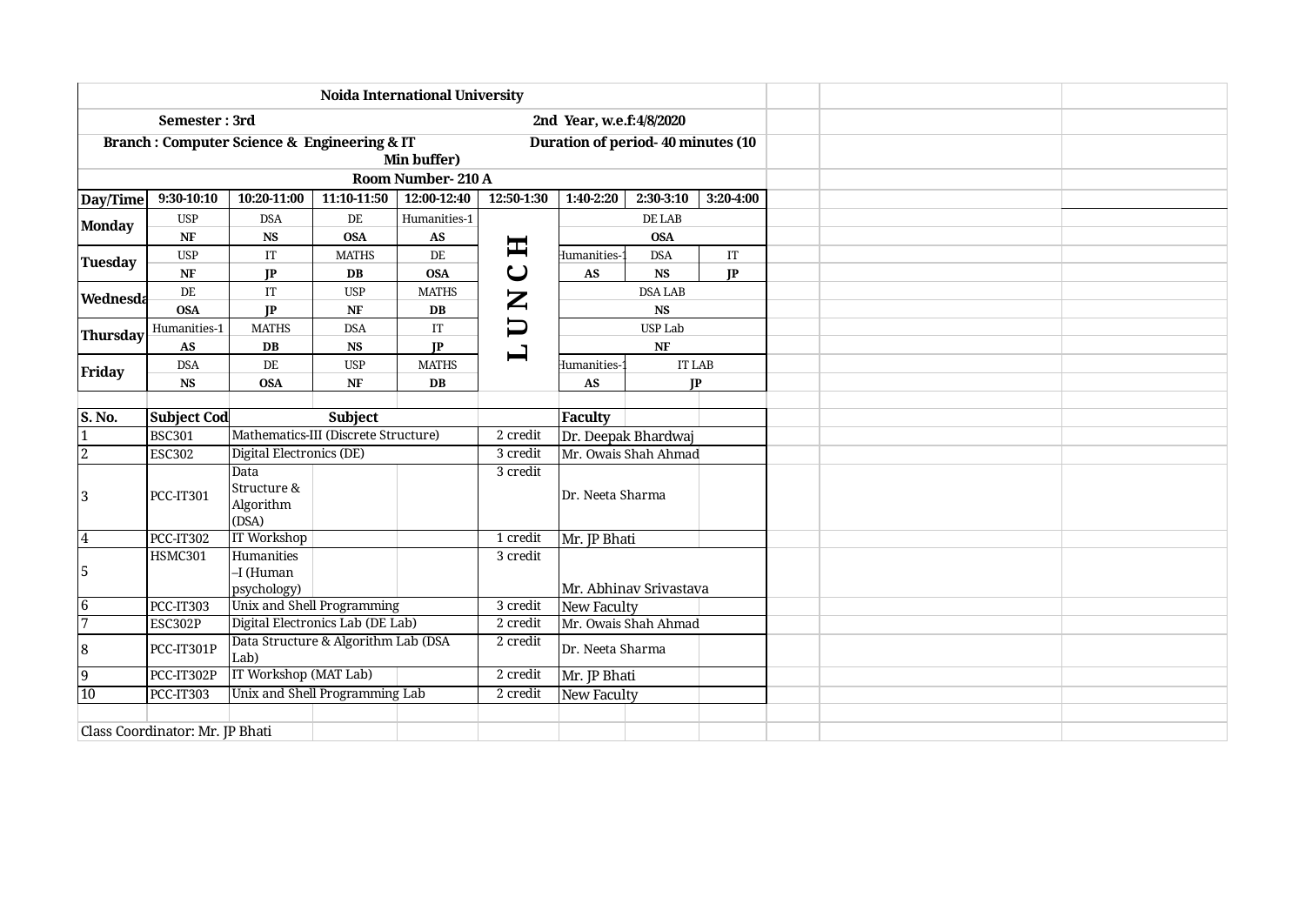|                |                                            |                                                                                                |               | <b>Noida International University</b>                                                                                                                                                                                                                                                                                                                                                                                                                                                                           |                  |                          |                                       |     |  |  |  |
|----------------|--------------------------------------------|------------------------------------------------------------------------------------------------|---------------|-----------------------------------------------------------------------------------------------------------------------------------------------------------------------------------------------------------------------------------------------------------------------------------------------------------------------------------------------------------------------------------------------------------------------------------------------------------------------------------------------------------------|------------------|--------------------------|---------------------------------------|-----|--|--|--|
|                | Semester: 5th                              |                                                                                                |               |                                                                                                                                                                                                                                                                                                                                                                                                                                                                                                                 |                  | 2nd Year, w.e.f:4/8/2020 |                                       |     |  |  |  |
|                |                                            | <b>Branch: Computer Science &amp; Engineering</b>                                              |               |                                                                                                                                                                                                                                                                                                                                                                                                                                                                                                                 |                  |                          | Duration of period-40 minutes (10 Min |     |  |  |  |
|                |                                            |                                                                                                |               | buffer)                                                                                                                                                                                                                                                                                                                                                                                                                                                                                                         |                  |                          |                                       |     |  |  |  |
|                |                                            |                                                                                                |               | Room Number-210(B)                                                                                                                                                                                                                                                                                                                                                                                                                                                                                              |                  |                          |                                       |     |  |  |  |
| Day/Time       | 9:30-10:10                                 | 2:30-3:10<br>11:10-11:50<br>12:00-12:40<br>12:50-1:30<br>1:40-2:20<br>3:20-4:00<br>10:20-11:00 |               |                                                                                                                                                                                                                                                                                                                                                                                                                                                                                                                 |                  |                          |                                       |     |  |  |  |
| <b>Monday</b>  | OB                                         | AI                                                                                             | <b>DBMS</b>   | Seminar (NS)<br>OOP                                                                                                                                                                                                                                                                                                                                                                                                                                                                                             |                  |                          |                                       |     |  |  |  |
|                | <b>AS</b>                                  | IP                                                                                             | AB<br>BK<br>耳 |                                                                                                                                                                                                                                                                                                                                                                                                                                                                                                                 |                  |                          |                                       |     |  |  |  |
| Tuesday        | DBMS Lab (AB)<br>OB<br>OOP<br>FL&AT<br>S&S |                                                                                                |               |                                                                                                                                                                                                                                                                                                                                                                                                                                                                                                                 |                  |                          |                                       |     |  |  |  |
|                | U<br><b>SB</b><br>AS<br><b>KBA</b><br>BK   |                                                                                                |               |                                                                                                                                                                                                                                                                                                                                                                                                                                                                                                                 |                  |                          |                                       |     |  |  |  |
| Wednesda       | <b>DBMS</b>                                | S&S                                                                                            | OOP           | FL&AT<br>AI<br>AI<br>OB<br>$\mathbf{Z}% _{T}=\mathbf{Z}_{T}\!\left( a,b\right) ,\ \mathbf{Z}_{T}=\mathbf{Z}_{T} \!\left( a,b\right) ,\ \mathbf{Z}_{T}=\mathbf{Z}_{T} \!\left( a,b\right) , \ \mathbf{Z}_{T}=\mathbf{Z}% _{T} \!\left( a,b\right) , \ \mathbf{Z}_{T}=\mathbf{Z}_{T} \!\left( a,b\right) , \ \mathbf{Z}_{T}=\mathbf{Z}_{T} \!\left( a,b\right) , \ \mathbf{Z}_{T}=\mathbf{Z}_{T} \!\left( a,b\right) , \ \mathbf{Z}_{T}=\mathbf{Z}_{T} \!\left( a,b\right) , \ \$<br>IP<br>AS<br>IP<br><b>KBA</b> |                  |                          |                                       |     |  |  |  |
|                | AB                                         | <b>SB</b>                                                                                      | BK            |                                                                                                                                                                                                                                                                                                                                                                                                                                                                                                                 |                  |                          |                                       |     |  |  |  |
| Thursday       | S&S                                        | AI                                                                                             | <b>DBMS</b>   | FL&AT                                                                                                                                                                                                                                                                                                                                                                                                                                                                                                           | コ                | OOP Lab (BK)             |                                       |     |  |  |  |
|                | <b>SB</b>                                  | IP                                                                                             | AB            | <b>KBA</b>                                                                                                                                                                                                                                                                                                                                                                                                                                                                                                      | ᆸ                |                          |                                       |     |  |  |  |
| Friday         | OB                                         | LIB                                                                                            | AI            | S&S                                                                                                                                                                                                                                                                                                                                                                                                                                                                                                             |                  |                          | <b>DBMS</b>                           | OOP |  |  |  |
|                | AS                                         |                                                                                                | IP            | <b>SB</b>                                                                                                                                                                                                                                                                                                                                                                                                                                                                                                       |                  | BK<br>AB                 |                                       |     |  |  |  |
|                |                                            |                                                                                                |               |                                                                                                                                                                                                                                                                                                                                                                                                                                                                                                                 |                  |                          |                                       |     |  |  |  |
| S. No.         | <b>Subject Code</b>                        |                                                                                                | Subject       |                                                                                                                                                                                                                                                                                                                                                                                                                                                                                                                 | <b>Credits</b>   | Faculty                  |                                       |     |  |  |  |
|                | <b>ESC501</b>                              | Signal &Systems                                                                                |               |                                                                                                                                                                                                                                                                                                                                                                                                                                                                                                                 | 3                | Ms. Shivangi Bansal      |                                       |     |  |  |  |
| 2              | PCC-CS501                                  | Database Management Systems                                                                    |               |                                                                                                                                                                                                                                                                                                                                                                                                                                                                                                                 | 3                | Ms. Akanksha Bana        |                                       |     |  |  |  |
| $\overline{3}$ | PCC-CS502                                  | Formal Language & Automata Theory                                                              |               |                                                                                                                                                                                                                                                                                                                                                                                                                                                                                                                 | 3                | Mr. Babar Ali            |                                       |     |  |  |  |
| 4              | PCC-CS503                                  | <b>Object Oriented Programming</b>                                                             |               |                                                                                                                                                                                                                                                                                                                                                                                                                                                                                                                 | $\boldsymbol{2}$ | Dr. Bharti Kalra         |                                       |     |  |  |  |
| $\overline{5}$ | <b>PEC-CS-D 501</b>                        | Artificial Intelligence                                                                        |               |                                                                                                                                                                                                                                                                                                                                                                                                                                                                                                                 | 3                | Mr. JP Bhati             |                                       |     |  |  |  |
| 16             | <b>HSMC 501</b>                            | Organizational Behaviour                                                                       |               |                                                                                                                                                                                                                                                                                                                                                                                                                                                                                                                 | 3                |                          | Mr. Abhinav Srivastavi                |     |  |  |  |
|                | PCC-CS501P                                 | Database Management Systems Lab                                                                |               |                                                                                                                                                                                                                                                                                                                                                                                                                                                                                                                 | $\overline{2}$   | Ms. Akanksha Bana        |                                       |     |  |  |  |
| $\sqrt{8}$     | PCC-CS503P                                 | Object Oriented Programming Lab                                                                |               |                                                                                                                                                                                                                                                                                                                                                                                                                                                                                                                 | $\overline{2}$   | Dr. Bharti Kalra         |                                       |     |  |  |  |
| 19             | PROJ-CS50                                  | Industrial Seminar**                                                                           |               |                                                                                                                                                                                                                                                                                                                                                                                                                                                                                                                 | 3                | Dr. Neeta Sharma         |                                       |     |  |  |  |
|                |                                            |                                                                                                |               |                                                                                                                                                                                                                                                                                                                                                                                                                                                                                                                 |                  |                          |                                       |     |  |  |  |
|                | Class Coordinator: Dr. Bharti Kalra        |                                                                                                |               |                                                                                                                                                                                                                                                                                                                                                                                                                                                                                                                 |                  |                          |                                       |     |  |  |  |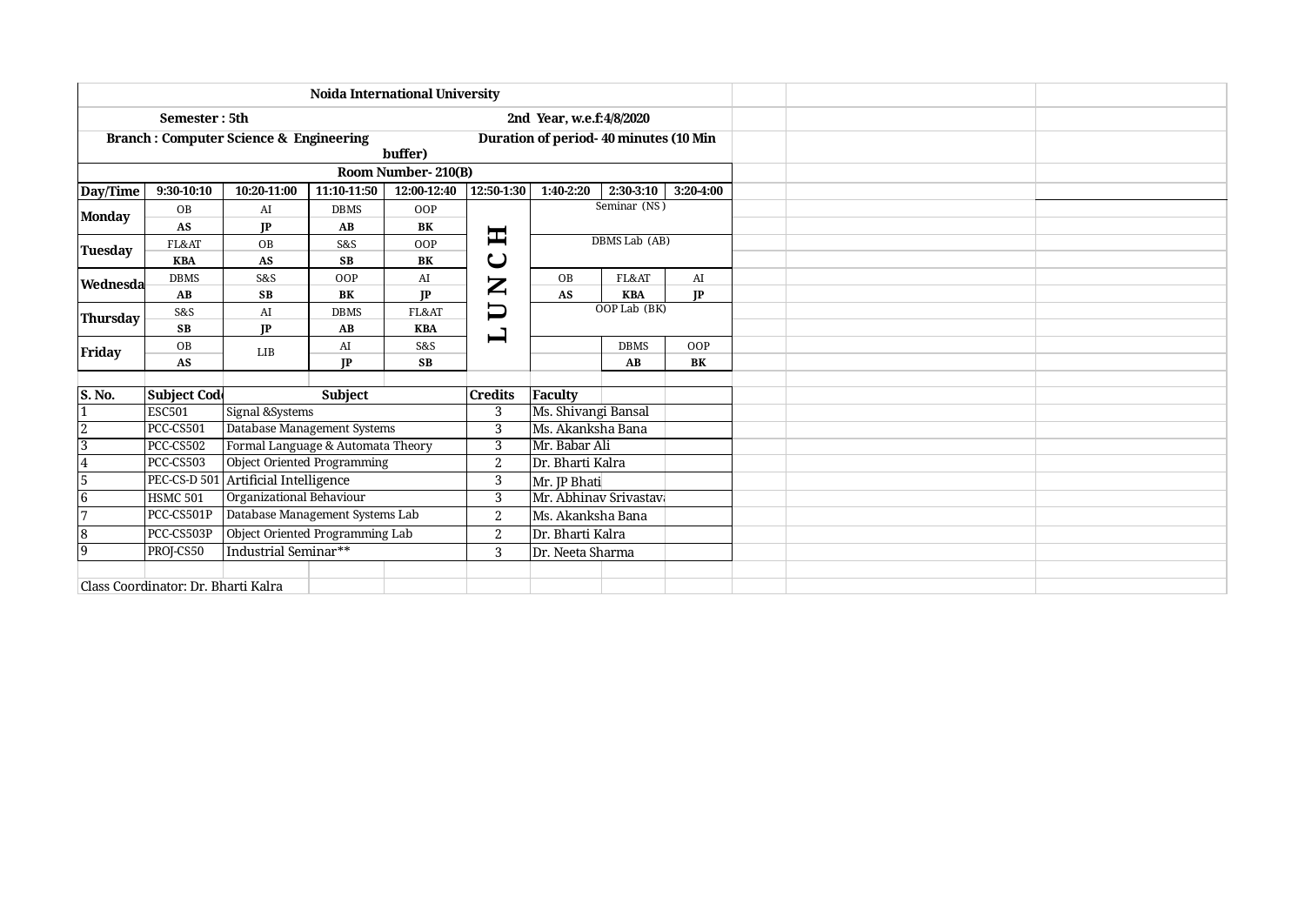| <b>Noida International University</b> |                                     |                                       |                                               |                    |                                                                                                                                                                                                                                                                                                                                                                                                                                                    |                                                                                                      |                        |              |  |
|---------------------------------------|-------------------------------------|---------------------------------------|-----------------------------------------------|--------------------|----------------------------------------------------------------------------------------------------------------------------------------------------------------------------------------------------------------------------------------------------------------------------------------------------------------------------------------------------------------------------------------------------------------------------------------------------|------------------------------------------------------------------------------------------------------|------------------------|--------------|--|
|                                       | Semester: 5th                       |                                       |                                               |                    |                                                                                                                                                                                                                                                                                                                                                                                                                                                    | 2nd Year, w.e.f:4/8/2020                                                                             |                        |              |  |
|                                       |                                     | <b>Branch: Information Technology</b> | Duration of period-40 minutes (10 Min buffer) |                    |                                                                                                                                                                                                                                                                                                                                                                                                                                                    |                                                                                                      |                        |              |  |
|                                       |                                     |                                       |                                               | Room Number-210(B) |                                                                                                                                                                                                                                                                                                                                                                                                                                                    |                                                                                                      |                        |              |  |
| Day/Time                              | 9:30-10:10                          | 10:20-11:00                           | 11:10-11:50                                   | 12:00-12:40        | 12:50-1:30                                                                                                                                                                                                                                                                                                                                                                                                                                         | 1:40-2:20                                                                                            | 2:30-3:10              | 3:20-4:00    |  |
| <b>Monday</b>                         | OB                                  | AI                                    | <b>DBMS</b>                                   | OOP                |                                                                                                                                                                                                                                                                                                                                                                                                                                                    | <b>MIS</b>                                                                                           |                        | Seminar (NS) |  |
|                                       | AS                                  | IP                                    | AB                                            | BK                 | $\bm{\Xi}$                                                                                                                                                                                                                                                                                                                                                                                                                                         | AB                                                                                                   |                        |              |  |
| <b>Tuesday</b>                        | FL&AT                               | OB                                    | <b>MIS</b>                                    | OOP                |                                                                                                                                                                                                                                                                                                                                                                                                                                                    |                                                                                                      |                        |              |  |
|                                       | <b>KBA</b>                          | AS                                    | AB                                            | BK                 | $\mathbf C$                                                                                                                                                                                                                                                                                                                                                                                                                                        |                                                                                                      |                        |              |  |
| Wednesda                              | <b>DBMS</b>                         | Lib                                   | OOP                                           | AI                 | $\mathbf{Z}% _{T}=\mathbf{Z}_{T}\!\left( a,b\right) ,\ \mathbf{Z}_{T}=\mathbf{Z}_{T} \!\left( a,b\right) ,\ \mathbf{Z}_{T}=\mathbf{Z}_{T} \!\left( a,b\right) ,\ \mathbf{Z}_{T}=\mathbf{Z}_{T} \!\left( a,b\right) ,\ \mathbf{Z}_{T}=\mathbf{Z}_{T} \!\left( a,b\right) ,\ \mathbf{Z}_{T}=\mathbf{Z}_{T} \!\left( a,b\right) ,\ \mathbf{Z}_{T}=\mathbf{Z}_{T} \!\left( a,b\right) ,\ \mathbf{Z}_{T}=\mathbf{Z}_{T} \!\left( a,b\right) ,\ \mathbf$ | OB                                                                                                   | FL&AT                  | AI           |  |
|                                       | AB                                  |                                       | <b>BK</b>                                     | <b>IP</b>          |                                                                                                                                                                                                                                                                                                                                                                                                                                                    | DBMS Lab (AB)<br>IP<br>AS<br><b>KBA</b><br>OOP Lab (BK)<br>OOP<br><b>DBMS</b><br>AB<br>BK<br>Faculty |                        |              |  |
| <b>Thursday</b>                       | <b>MIS</b>                          | AI                                    | <b>DBMS</b>                                   | FL&AT              | $\bm{\Box}$                                                                                                                                                                                                                                                                                                                                                                                                                                        |                                                                                                      |                        |              |  |
|                                       | AB                                  | IP                                    | AB                                            | <b>KBA</b>         | 凵                                                                                                                                                                                                                                                                                                                                                                                                                                                  |                                                                                                      |                        |              |  |
| Friday                                | <b>OB</b>                           | <b>MIS</b>                            | AI                                            |                    |                                                                                                                                                                                                                                                                                                                                                                                                                                                    |                                                                                                      |                        |              |  |
|                                       | AS                                  | AB                                    | IP                                            |                    |                                                                                                                                                                                                                                                                                                                                                                                                                                                    |                                                                                                      |                        |              |  |
|                                       |                                     |                                       |                                               |                    |                                                                                                                                                                                                                                                                                                                                                                                                                                                    |                                                                                                      |                        |              |  |
| S. No.                                | Subject Code                        |                                       | <b>Subject</b>                                |                    | <b>Credits</b>                                                                                                                                                                                                                                                                                                                                                                                                                                     |                                                                                                      |                        |              |  |
| $\overline{2}$                        | <b>PCC-CS501</b>                    | Database Management Systems           |                                               |                    | 3                                                                                                                                                                                                                                                                                                                                                                                                                                                  | Ms. Akanksha Bana                                                                                    |                        |              |  |
| $\overline{3}$                        | <b>PCC-CS502</b>                    | Formal Language & Automata Theory     |                                               |                    | 3                                                                                                                                                                                                                                                                                                                                                                                                                                                  | Mr. Babar Ali                                                                                        |                        |              |  |
| 4                                     | PCC-CS503                           | <b>Object Oriented Programming</b>    |                                               |                    | $\overline{2}$                                                                                                                                                                                                                                                                                                                                                                                                                                     | Dr. Bharti Kalra                                                                                     |                        |              |  |
|                                       | <b>PCC-IT 504</b>                   | Management Information System         |                                               |                    | 3                                                                                                                                                                                                                                                                                                                                                                                                                                                  | Ms. Akanksha Bana                                                                                    |                        |              |  |
| 5                                     | PEC-CS-D 501                        | Artificial Intelligence               |                                               |                    | 3                                                                                                                                                                                                                                                                                                                                                                                                                                                  | Mr. JP Bhati                                                                                         |                        |              |  |
| 16                                    | <b>HSMC 501</b>                     | Organizational Behaviour              |                                               |                    | 3                                                                                                                                                                                                                                                                                                                                                                                                                                                  |                                                                                                      | Mr. Abhinav Srivastavi |              |  |
| $\overline{7}$                        | PCC-CS501P                          | Database Management Systems Lab       |                                               |                    | $\boldsymbol{2}$                                                                                                                                                                                                                                                                                                                                                                                                                                   | Ms. Akanksha Bana                                                                                    |                        |              |  |
| 18                                    | PCC-CS503P                          | Object Oriented Programming Lab       |                                               |                    | 2                                                                                                                                                                                                                                                                                                                                                                                                                                                  | Dr. Bharti Kalra                                                                                     |                        |              |  |
| 19                                    | PROJ-CS50                           | Industrial Seminar**                  |                                               |                    | 3                                                                                                                                                                                                                                                                                                                                                                                                                                                  | Dr. Neeta Sharma                                                                                     |                        |              |  |
|                                       |                                     |                                       |                                               |                    |                                                                                                                                                                                                                                                                                                                                                                                                                                                    |                                                                                                      |                        |              |  |
|                                       | Class Coordinator: Dr. Bharti Kalra |                                       |                                               |                    |                                                                                                                                                                                                                                                                                                                                                                                                                                                    |                                                                                                      |                        |              |  |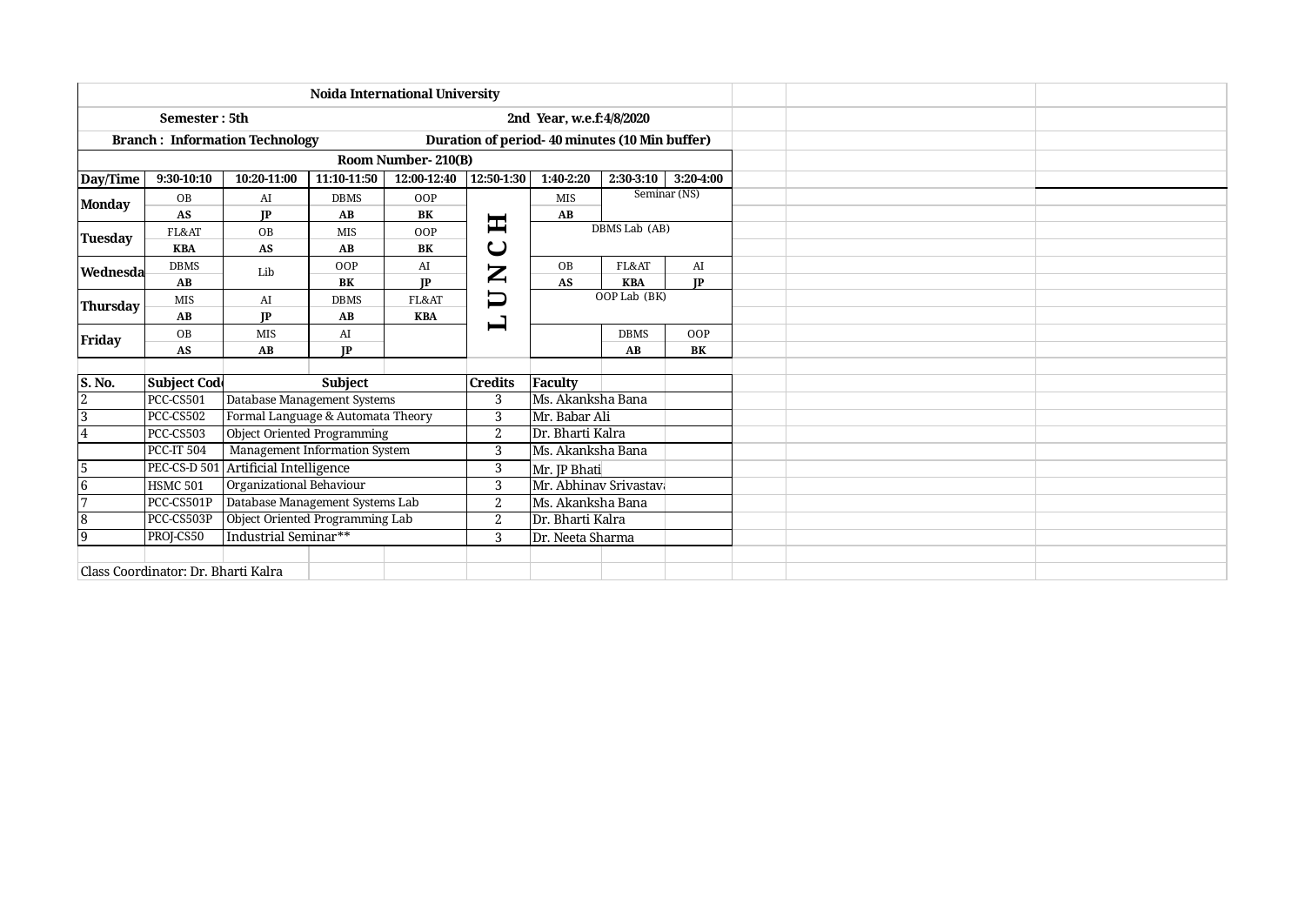|                        | <b>Noida International University</b>                      |                                       |                                  |                |              |                                                     |                                |                                       |  |  |  |  |  |  |
|------------------------|------------------------------------------------------------|---------------------------------------|----------------------------------|----------------|--------------|-----------------------------------------------------|--------------------------------|---------------------------------------|--|--|--|--|--|--|
|                        | Semester: 7th                                              |                                       |                                  |                |              |                                                     | 2nd Year, w.e.f:4/8/2020       |                                       |  |  |  |  |  |  |
|                        | <b>Branch: Computer Science &amp; Engineering &amp; IT</b> |                                       |                                  | buffer)        |              |                                                     |                                | Duration of period-40 minutes (10 Min |  |  |  |  |  |  |
| <b>Room Number-211</b> |                                                            |                                       |                                  |                |              |                                                     |                                |                                       |  |  |  |  |  |  |
| Day/Time               | 9:30-10:10                                                 | 10:20-11:00                           | 11:10-11:50 12:00-12:40 2:50-1:3 |                |              | 1:40-2:20                                           | 2:30-3:10                      | 3:20-4:00                             |  |  |  |  |  |  |
| <b>Monday</b>          | cc                                                         | MC                                    | IC                               | <b>SPM</b>     |              |                                                     | CNS LAB (KBA)                  |                                       |  |  |  |  |  |  |
|                        | <b>BK</b>                                                  | NF                                    | AS                               | IP             |              |                                                     |                                |                                       |  |  |  |  |  |  |
| Tuesday                |                                                            | SEMINAR(AB)                           | MC                               |                | 耳            | <b>SPM</b>                                          |                                | PROJECT                               |  |  |  |  |  |  |
|                        |                                                            |                                       | $\rm{NF}$                        |                | ပ            | IP                                                  |                                |                                       |  |  |  |  |  |  |
| Wednesda               | <b>CNS</b>                                                 | cc                                    | <b>SPM</b>                       |                | $\mathbf{Z}$ |                                                     | IC                             | <b>CNS</b>                            |  |  |  |  |  |  |
|                        | <b>KBA</b>                                                 | BK                                    | IP                               |                |              |                                                     | AS                             | <b>KBA</b>                            |  |  |  |  |  |  |
|                        | MC<br>cc<br><b>CNS</b><br>Thursday                         |                                       |                                  |                | $\Box$       |                                                     |                                |                                       |  |  |  |  |  |  |
|                        | <b>KBA</b>                                                 | BK                                    | NF                               | $\blacksquare$ |              |                                                     |                                |                                       |  |  |  |  |  |  |
| Friday                 | <b>SPM</b>                                                 | cc                                    | $_{\mathrm{MC}}$                 |                |              | SPM LAB (JP)<br><b>CNS</b><br>PROJECT<br><b>KBA</b> |                                |                                       |  |  |  |  |  |  |
|                        | IP                                                         | BK                                    | NF                               |                |              |                                                     |                                |                                       |  |  |  |  |  |  |
|                        |                                                            |                                       |                                  |                |              |                                                     |                                |                                       |  |  |  |  |  |  |
| $\vert$ S. No.         | <b>Subject Code</b>                                        |                                       | <b>Subject</b>                   |                |              | <b>Credits Faculty</b>                              |                                |                                       |  |  |  |  |  |  |
|                        | ECS-701                                                    | Cryptography & Network Security (CNS) |                                  |                |              |                                                     | 4 Mr. Kunwar Babar Ali (KBA)   |                                       |  |  |  |  |  |  |
| $\overline{2}$         | <b>ECS-702</b>                                             | Software Project Management (SPM)     |                                  |                |              | $4$ Mr. J.P Bhati(JPB)                              |                                |                                       |  |  |  |  |  |  |
| $\overline{3}$         | 703                                                        | Cloud Computing (CC)                  |                                  |                |              | 4 Dr. Bharti Kalra (BK)                             |                                |                                       |  |  |  |  |  |  |
| $\vert 4$              | <b>ECS-704</b>                                             | Mobile Computing (MC)                 |                                  |                |              | 4 New Faculty                                       |                                |                                       |  |  |  |  |  |  |
| $\overline{5}$         | ASH-704                                                    | Industrial Communication - VII (IC)   |                                  |                |              |                                                     | 2 Mr. Abhinav Srivastava (ASv) |                                       |  |  |  |  |  |  |
| 6                      | <b>ECS-721</b>                                             | Cryptography & Network Security       |                                  |                |              |                                                     | 1 Mr. Kunwar Babar Ali (KBA)   |                                       |  |  |  |  |  |  |
| $\overline{7}$         | <b>ECS-722</b>                                             | Software Project Management Lab       |                                  |                |              | Mr. J.P Bhati(JPB)                                  |                                |                                       |  |  |  |  |  |  |
| $\overline{8}$         | <b>ECS-725</b>                                             | Minor-Project-I                       |                                  |                |              | 1 All Concern Faculty                               |                                |                                       |  |  |  |  |  |  |
| 19                     | <b>ECS-726</b>                                             | <b>Industrial Seminar</b>             |                                  |                |              |                                                     | 1   Ms. Akanksha Bana (AB)     |                                       |  |  |  |  |  |  |
|                        |                                                            |                                       |                                  |                |              |                                                     |                                |                                       |  |  |  |  |  |  |
|                        |                                                            |                                       |                                  |                |              |                                                     |                                |                                       |  |  |  |  |  |  |
|                        | Class Coordinator: Akanksha Bana                           |                                       |                                  |                |              |                                                     |                                |                                       |  |  |  |  |  |  |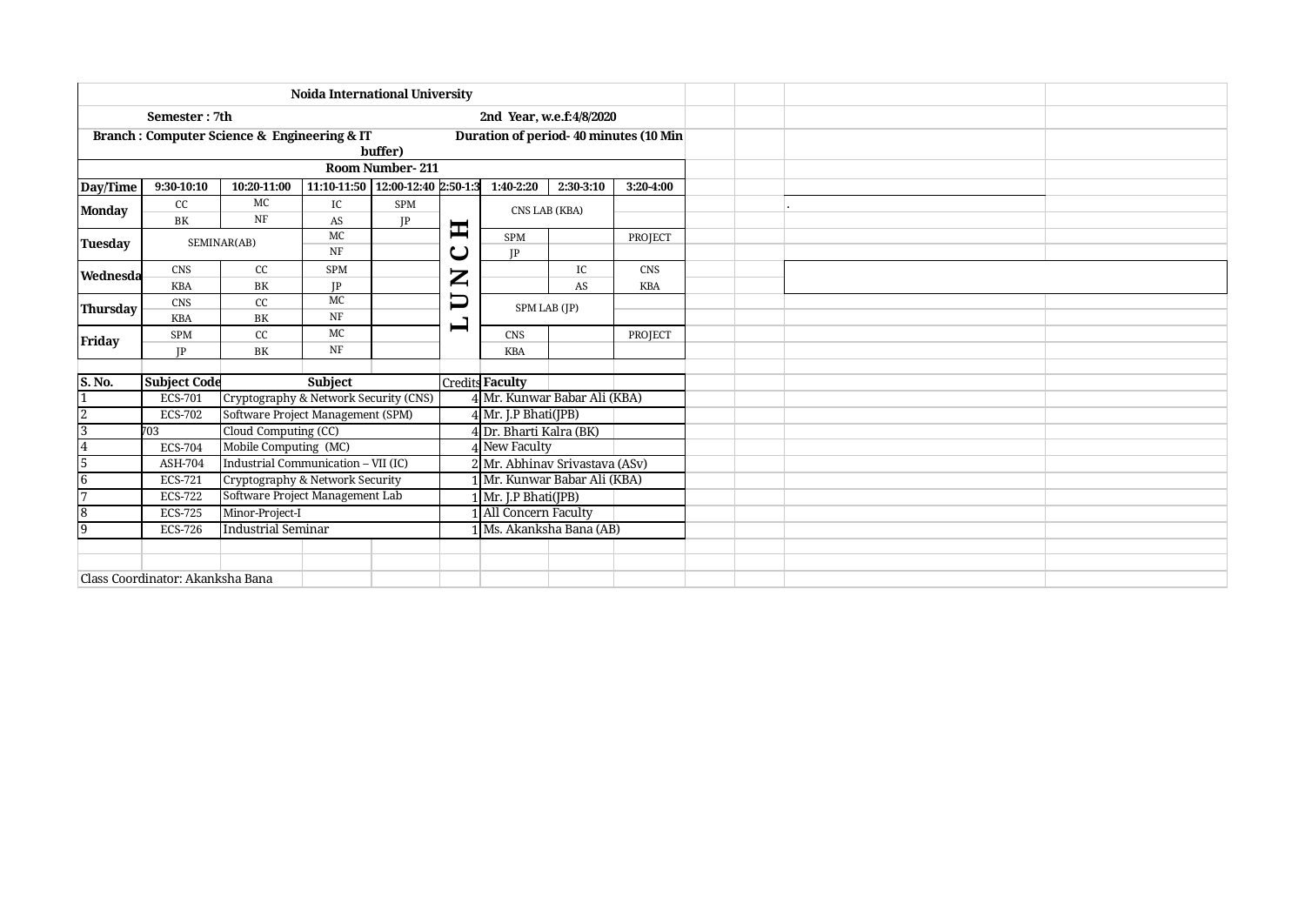|                 |                                               |                           | <b>Noida International University</b> |                 |                  |                                      |                            |                       |  |  |  |  |
|-----------------|-----------------------------------------------|---------------------------|---------------------------------------|-----------------|------------------|--------------------------------------|----------------------------|-----------------------|--|--|--|--|
|                 | Semester: 1st                                 |                           |                                       |                 |                  | 1st Year, W.E.F:                     |                            |                       |  |  |  |  |
|                 | <b>Branch: Software Engineering (Reqular)</b> |                           |                                       |                 |                  | <b>Duration of period-40 minutes</b> |                            |                       |  |  |  |  |
|                 |                                               |                           |                                       | (10mins buffer) |                  |                                      |                            |                       |  |  |  |  |
|                 | <b>Room Number-212A</b>                       |                           |                                       |                 |                  |                                      |                            |                       |  |  |  |  |
| Day/Time        | 9:30-10:10                                    | 10:20-11:00               | 11:10-11:50   12:00-12:40             |                 | 12:50-1:30       |                                      | $1:40-2:20$   $2:30-3:10$  | 3:20-4:00             |  |  |  |  |
| Wednesda        | <b>ASE</b>                                    | <b>ADS</b>                | <b>ADBMS</b>                          | <b>ADS</b>      |                  | <b>ASE</b>                           | LIB                        | Prog. In Java         |  |  |  |  |
|                 | IP                                            | <b>KBA</b>                | AB                                    | <b>KBA</b>      |                  | IP                                   |                            | BK                    |  |  |  |  |
| <b>Thursday</b> | Prog. In Java                                 | <b>VE</b>                 | <b>RM&amp;IPR</b>                     | <b>ADBMS</b>    | Lunch            | ADS                                  |                            | Prog. In Java Lab(BK) |  |  |  |  |
|                 | BK                                            | Room No. 309 Room No. 309 |                                       | AB              |                  | <b>KBA</b>                           |                            |                       |  |  |  |  |
| Friday          | Prog. In Java                                 | <b>VE</b>                 | RM & IPR                              | <b>ASE</b>      |                  | <b>ADBMS</b>                         |                            | ADS Lab(KBA)          |  |  |  |  |
|                 | BK                                            | Room No. 309 Room No. 309 |                                       | IP              |                  | AB                                   |                            |                       |  |  |  |  |
|                 |                                               |                           |                                       |                 |                  |                                      |                            |                       |  |  |  |  |
| S. No.          | Subject Code                                  |                           | <b>Subject</b>                        |                 | Credits          | <b>Faculty</b>                       |                            |                       |  |  |  |  |
| 1               | SPCT1                                         | Programming in Java       |                                       |                 | 3                |                                      | Dr. Bharti Kalra (BK)      |                       |  |  |  |  |
| $\overline{2}$  | SPCT <sub>2</sub>                             |                           | <b>Advanced Data Structure</b>        |                 | 3                |                                      | Mr. Kunwar Babar Ali (KBA) |                       |  |  |  |  |
| 3               | SPC14                                         |                           | Advanced DataBase Management Syste    |                 | 3                |                                      | Ms. Akanksha Bana          |                       |  |  |  |  |
| $\overline{4}$  | SPC <sub>24</sub>                             |                           | <b>Advanced Software Engineering</b>  |                 | 3                |                                      | Mr. Jai Prakash Bhati      |                       |  |  |  |  |
| 5               | MTC01                                         |                           | Research Methodology & IPR            |                 | $\mathbf{2}$     | Dr. Pushp Kumar                      |                            |                       |  |  |  |  |
| 6               | MAC01                                         | <b>Value Education</b>    |                                       |                 | $\boldsymbol{0}$ |                                      | Mr. Abhinav Srivastava     |                       |  |  |  |  |
| 7               | SPCL1<br>Programming in Java Lab              |                           |                                       |                 |                  |                                      | Dr. Bharti Kalra (BK)      |                       |  |  |  |  |
| 8               | $\overline{2}$                                |                           | Mr. Kunwar Babar Ali (KBA)            |                 |                  |                                      |                            |                       |  |  |  |  |
|                 |                                               |                           |                                       |                 |                  |                                      |                            |                       |  |  |  |  |
|                 |                                               |                           |                                       |                 |                  |                                      |                            |                       |  |  |  |  |
|                 | Class Coordinator: Dr. Bharti Kalra           |                           |                                       |                 |                  |                                      |                            |                       |  |  |  |  |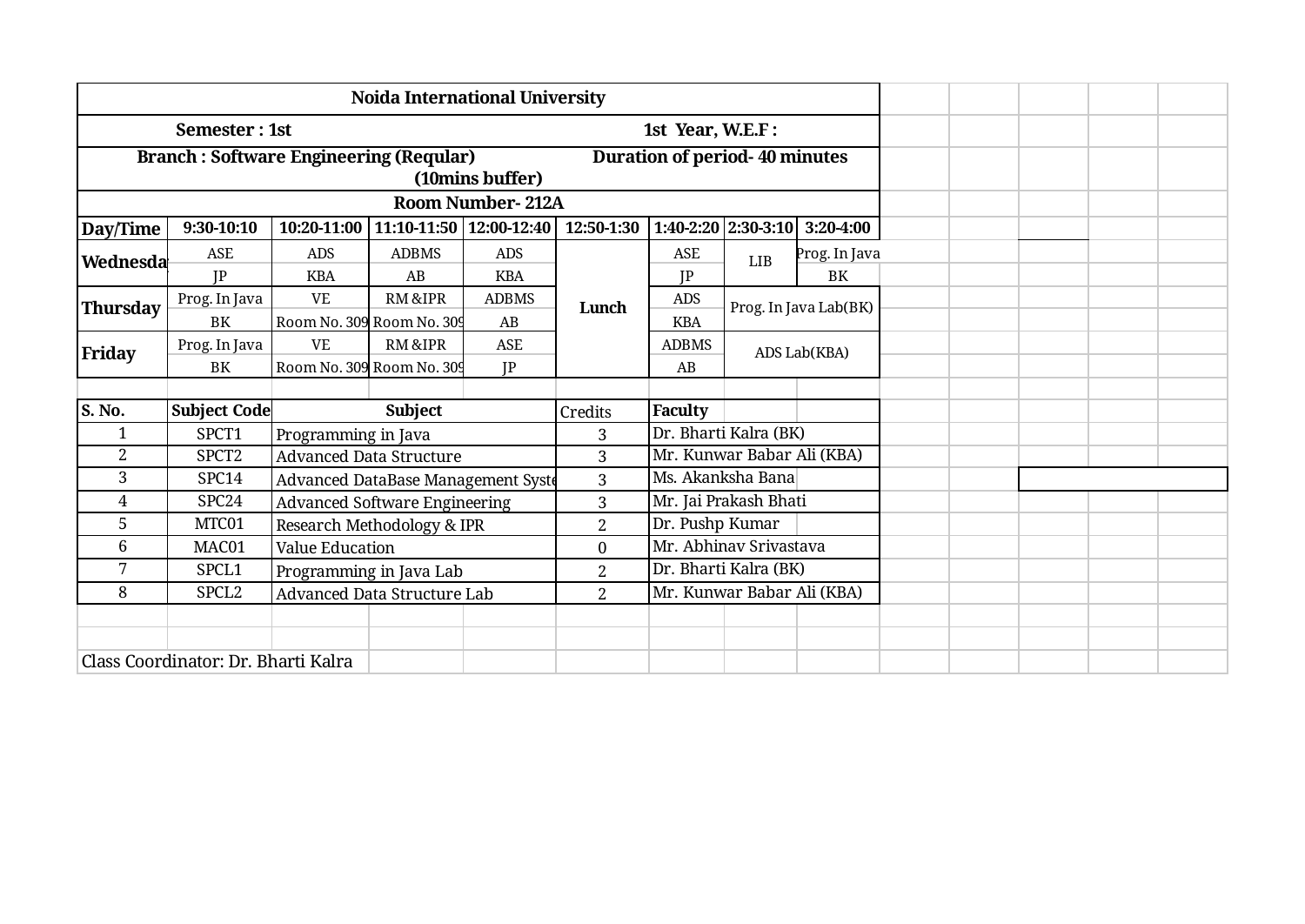|                 | <b>Noida International University</b>         |                                                                                                                                                                                                                                                                                            |                             |                         |                                               |                            |    |               |  |  |  |  |
|-----------------|-----------------------------------------------|--------------------------------------------------------------------------------------------------------------------------------------------------------------------------------------------------------------------------------------------------------------------------------------------|-----------------------------|-------------------------|-----------------------------------------------|----------------------------|----|---------------|--|--|--|--|
|                 | Semester: 1st                                 |                                                                                                                                                                                                                                                                                            |                             |                         |                                               | 1st Year, W.E.F:           |    |               |  |  |  |  |
|                 | <b>Branch: Software Engineering (Weekend)</b> |                                                                                                                                                                                                                                                                                            |                             |                         | <b>Duration of period-40 minutes (10mins)</b> |                            |    |               |  |  |  |  |
|                 |                                               |                                                                                                                                                                                                                                                                                            | buffer)                     |                         |                                               |                            |    |               |  |  |  |  |
|                 |                                               |                                                                                                                                                                                                                                                                                            |                             | <b>Room Number-212A</b> |                                               |                            |    |               |  |  |  |  |
| Day/Time        | 9:30-10:10                                    | 10:20-11:00                                                                                                                                                                                                                                                                                |                             |                         | 12:50-1:30                                    |                            |    | 3:20-4:00     |  |  |  |  |
| Wednesda        |                                               | <b>ADS</b>                                                                                                                                                                                                                                                                                 |                             | <b>ADS</b>              |                                               |                            |    | Prog. In Java |  |  |  |  |
|                 |                                               | <b>KBA</b>                                                                                                                                                                                                                                                                                 |                             |                         |                                               |                            | BK |               |  |  |  |  |
| <b>Thursday</b> | Prog. In Java                                 |                                                                                                                                                                                                                                                                                            |                             |                         |                                               | ADS                        |    |               |  |  |  |  |
|                 | BK                                            | $1:40-2:20$ 2:30-3:10<br>11:10-11:50   12:00-12:40<br><b>KBA</b><br>Prog. In Java Lab(BK)<br><b>KBA</b><br>ADS Lab(KBA)<br><b>Subject</b><br><b>Faculty</b><br>Credits<br>Dr. Bharti Kalra (BK)<br>Programming in Java<br>3   Mr. Kunwar Babar Ali (KBA)<br><b>Advanced Data Structure</b> |                             |                         |                                               |                            |    |               |  |  |  |  |
| Friday          | Prog. In Java                                 |                                                                                                                                                                                                                                                                                            |                             |                         |                                               |                            |    |               |  |  |  |  |
|                 | BK                                            |                                                                                                                                                                                                                                                                                            |                             |                         |                                               |                            |    |               |  |  |  |  |
|                 |                                               |                                                                                                                                                                                                                                                                                            |                             |                         |                                               |                            |    |               |  |  |  |  |
| S. No.          | <b>Subject Cod</b>                            |                                                                                                                                                                                                                                                                                            |                             |                         |                                               |                            |    |               |  |  |  |  |
| 1               | SPCT1                                         |                                                                                                                                                                                                                                                                                            |                             |                         |                                               |                            |    |               |  |  |  |  |
| $\overline{2}$  | SPCT <sub>2</sub>                             |                                                                                                                                                                                                                                                                                            |                             |                         |                                               |                            |    |               |  |  |  |  |
| 3               | SPCL1                                         | Programming in Java Lab                                                                                                                                                                                                                                                                    |                             |                         |                                               | Dr. Bharti Kalra (BK)      |    |               |  |  |  |  |
| 4               | SPCL <sub>2</sub>                             |                                                                                                                                                                                                                                                                                            | Advanced Data Structure Lab |                         |                                               | Mr. Kunwar Babar Ali (KBA) |    |               |  |  |  |  |
|                 |                                               |                                                                                                                                                                                                                                                                                            |                             |                         |                                               |                            |    |               |  |  |  |  |
|                 |                                               |                                                                                                                                                                                                                                                                                            |                             |                         |                                               |                            |    |               |  |  |  |  |
|                 | Class Coordinator: Dr. Bharti Kalra           |                                                                                                                                                                                                                                                                                            |                             |                         |                                               |                            |    |               |  |  |  |  |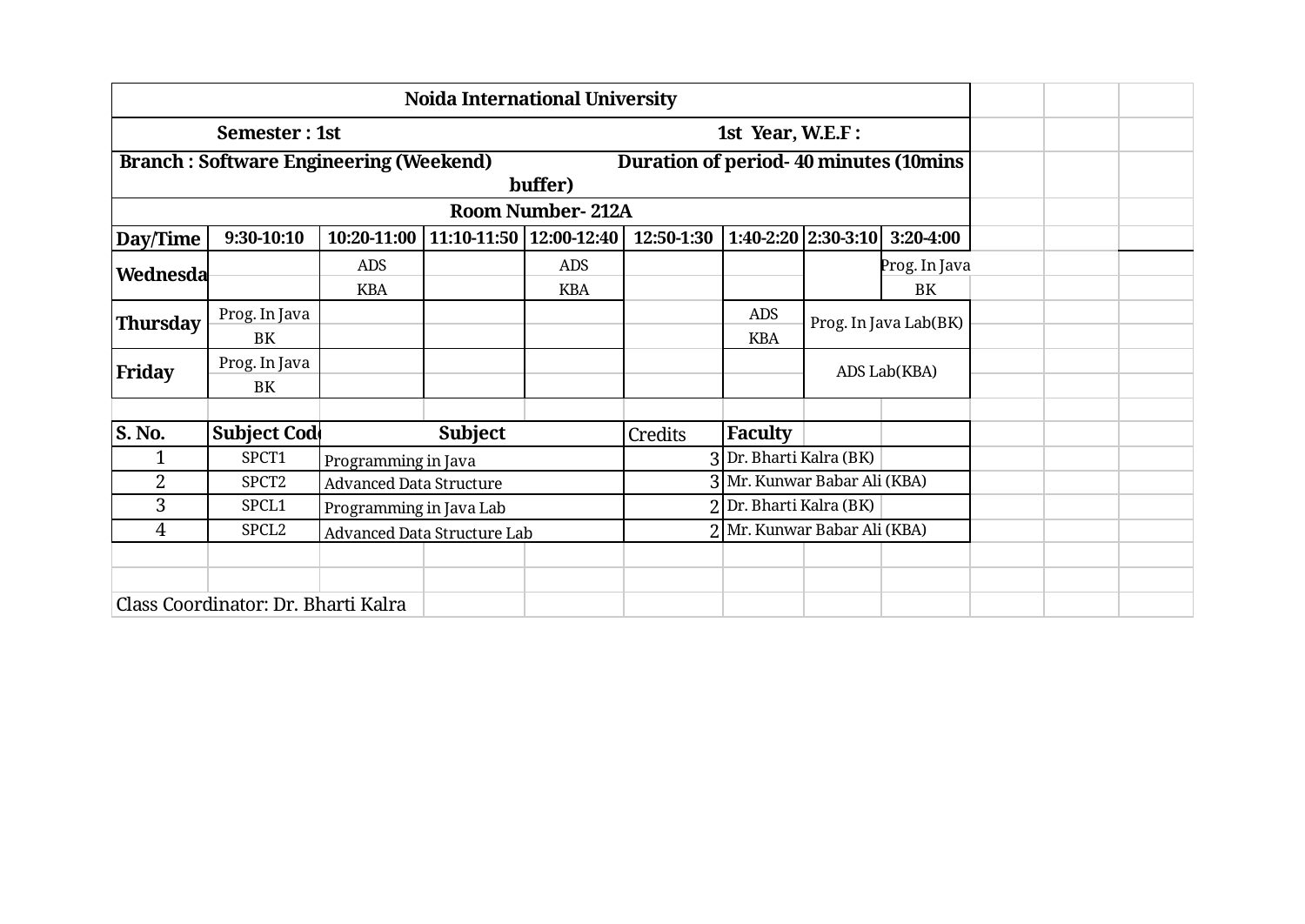|                 |                     |                                               |                | <b>Noida International University</b> |                       |                                               |           |           |  |  |
|-----------------|---------------------|-----------------------------------------------|----------------|---------------------------------------|-----------------------|-----------------------------------------------|-----------|-----------|--|--|
|                 | Semester: 3rd       |                                               |                |                                       |                       | 2nd Year, w.e.f., w.e.f: 4/8/2020             |           |           |  |  |
|                 |                     | <b>Branch: Software Engineering (Reqular)</b> |                |                                       |                       | Duration of period-40 minutes (10mins buffer) |           |           |  |  |
|                 |                     |                                               |                | <b>Room Number-212A</b>               |                       |                                               |           |           |  |  |
| Day/Time        | 9:30-10:10          | 10:20-11:00                                   | 11:10-11:50    | 12:00-12:40   12:50-1:30              |                       | 1:40-2:20                                     | 2:30-3:10 | 3:20-4:00 |  |  |
| Wednesda        |                     | <b>WTE</b>                                    |                | Dissertation                          |                       | <b>OOSE</b>                                   |           |           |  |  |
| <b>Thursday</b> |                     | <b>WTE</b>                                    |                | Dissertation                          |                       | <b>OOSE</b>                                   |           |           |  |  |
| <b>Friday</b>   |                     | <b>WTE</b>                                    |                | Dissertation                          |                       | <b>OOSE</b>                                   |           |           |  |  |
| S. No.          | <b>Subject Code</b> |                                               | <b>Subject</b> |                                       |                       | <b>Faculty</b>                                |           |           |  |  |
| $\mathbf{1}$    | SPE5x               | <b>Object Oriented SE</b>                     |                | 3 hrs                                 | Dr. Bharti Kalra (BK) |                                               |           |           |  |  |
| $\overline{c}$  | MOE06               | <b>Waste to Energy</b>                        |                | 3 hrs                                 |                       |                                               |           |           |  |  |
| $\overline{3}$  | MTC03               | <b>Dissertation Phase 1</b>                   |                | 3 hrs                                 |                       | All Concerned Faculty                         |           |           |  |  |
|                 |                     |                                               |                |                                       |                       |                                               |           |           |  |  |
|                 |                     | Class Coordinator: Mr. Kunwar Babar Ali       |                |                                       |                       |                                               |           |           |  |  |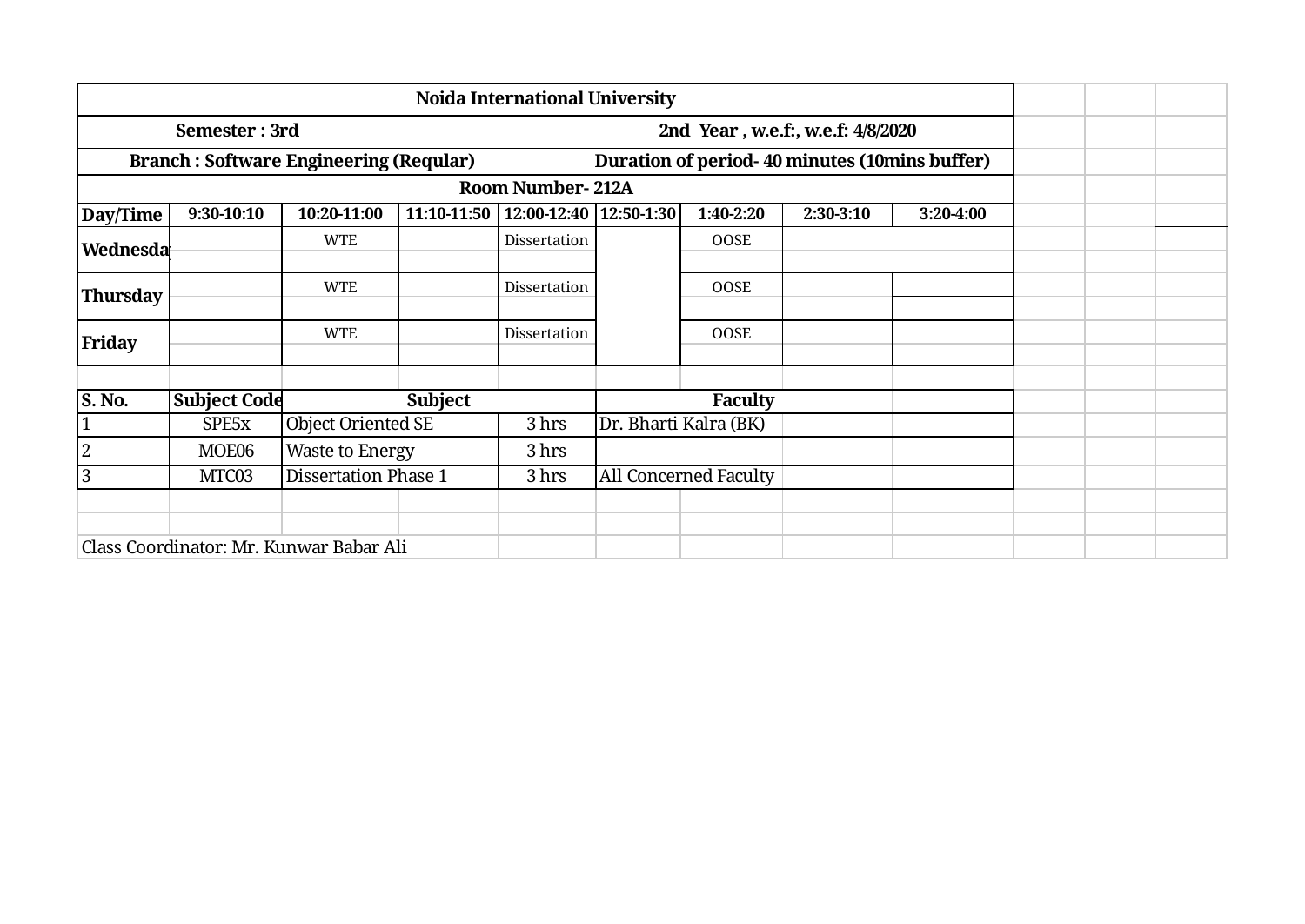|                 | Semester: 3rd                                 |                           | 2nd Year, w.e.f: 4/8/2020            |                                    |                                       |                |                       |           |  |  |  |
|-----------------|-----------------------------------------------|---------------------------|--------------------------------------|------------------------------------|---------------------------------------|----------------|-----------------------|-----------|--|--|--|
|                 | <b>Branch: Software Engineering (Weekend)</b> |                           |                                      |                                    | Duration of period-40 minutes (10mins |                |                       |           |  |  |  |
|                 |                                               |                           |                                      | buffer)<br><b>Room Number-212A</b> |                                       |                |                       |           |  |  |  |
|                 |                                               |                           |                                      |                                    |                                       |                |                       |           |  |  |  |
| Day/Time        | 9:30-10:10                                    | $10:20-11:00$             | 11:10-11:50 12:00-12:40              |                                    | 12:50-1:30                            |                | $1:40-2:20$ 2:30-3:10 | 3:20-4:00 |  |  |  |
| Wednesda        | ASE                                           |                           | <b>ADBMS</b>                         |                                    |                                       | ASE            |                       |           |  |  |  |
|                 | IP                                            |                           | AB                                   |                                    |                                       | IP             |                       |           |  |  |  |
| <b>Thursday</b> |                                               | <b>VE</b>                 | <b>RM &amp;IPR</b>                   | <b>ADBMS</b>                       |                                       |                |                       |           |  |  |  |
|                 |                                               | Room No. 309 Room No. 309 |                                      | AB                                 |                                       |                |                       |           |  |  |  |
| Friday          |                                               | <b>VE</b>                 | <b>RM&amp;IPR</b>                    | ASE                                |                                       | <b>ADBMS</b>   |                       |           |  |  |  |
|                 |                                               | Room No. 309 Room No. 309 |                                      | IP                                 |                                       | AB             |                       |           |  |  |  |
|                 |                                               |                           |                                      |                                    |                                       |                |                       |           |  |  |  |
| <b>S. No.</b>   | <b>Subject Cod</b>                            |                           | <b>Subject</b>                       |                                    |                                       | <b>Faculty</b> |                       |           |  |  |  |
| 3               | SPC1x                                         |                           | Advanced DataBase Management System  |                                    | Ms. Akanksha Bana                     |                |                       |           |  |  |  |
| 4               | SPC <sub>2x</sub>                             |                           | <b>Advanced Software Engineering</b> |                                    | Mr. Jai Prakash Bhati                 |                |                       |           |  |  |  |
| 5               | MTC01                                         |                           | Research Methodology & IPR           |                                    | Dr. Pushp Kumar                       |                |                       |           |  |  |  |
| 6               | MAC01                                         |                           | Value Education                      |                                    | Mr. Abhinav Srivastava                |                |                       |           |  |  |  |
|                 |                                               |                           |                                      |                                    |                                       |                |                       |           |  |  |  |
|                 |                                               |                           |                                      |                                    |                                       |                |                       |           |  |  |  |
|                 | Class Coordinator: Mr. Kunwar Babar Ali       |                           |                                      |                                    |                                       |                |                       |           |  |  |  |